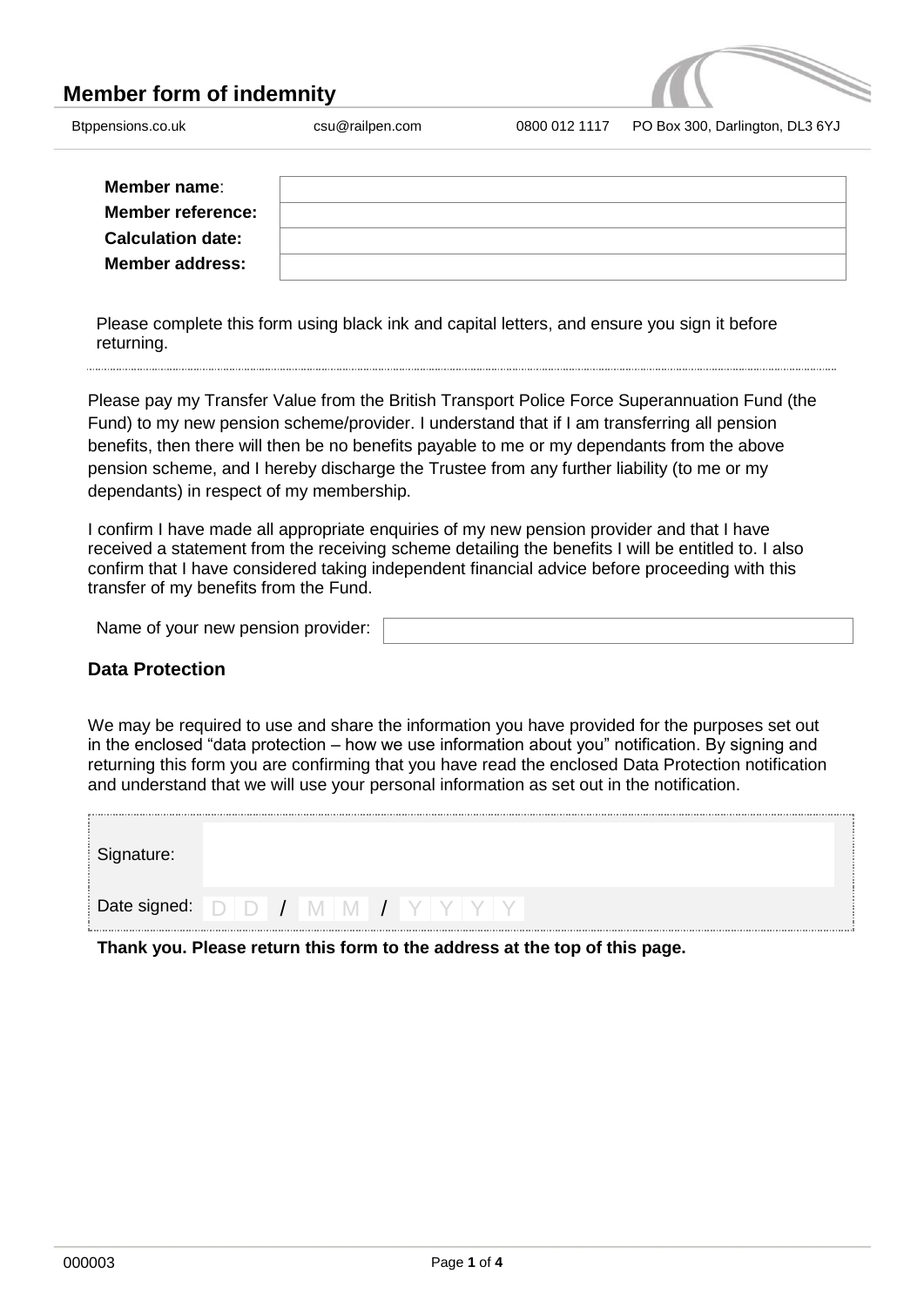

### **Data Protection notification - How we use information about you**

We, the Railways Pension Trustee Company Limited and Railpen Limited (each with its registered address at 100 Liverpool Street, London, EC2M 2AT) will use your personal details to assess, deal with and pay any benefits you may be entitled to under the rules of the Railways Pension Scheme, The BT Police Superannuation Fund, The British Railways Superannuation Fund, or any other pension fund administered by Railpen. As part of the service we provide we may share your information with other organisations for the purposes of identifying accurate information as to your whereabouts or for the purpose of paying any benefits that you may be entitled to. We will handle your data in compliance with all relevant data protection legislation, including from May 2018 in compliance with the General Data Protection Regulation (GDPR). Each of the Railways Pension Trustee Company Limited and Railpen Limited is a data controller in respect of your personal information for the purposes of applicable data protection legislation. If there is a Pensions Committee for your section, it will also comply with the data protection legislation.

#### **Purpose of using information**

We process information or data for the above reasons/purposes. This information may include:

- personal details
- family, lifestyle and social circumstances
- financial details
- employment and education details
- goods or services provided

We may also need to process sensitive classes of information such as physical or mental health details in order to administer ill health retirement payments and applications.

This information may be obtained from your employer, ex-employer, government agencies, service providers or from yourself.

We will only collect and use your personal information where:

- $\bullet$  there is a legal obligation for us to do so;
- it is for our legitimate business interests; or
- you have given us your consent to do so

Our legitimate business interests include fulfilling our role in dealing with, assessing eligibility for and paying any benefits you may be entitled to. We will not use your data for our legitimate business interests if they are overridden by your interests, rights or freedoms.

You do not have to provide the information requested from you, but there may be a delay in the payment of your benefits if that information is not provided.

If we are processing your data on the basis of your consent you can withdraw your consent at any time by contacting Railpen's Data Protection Officer (details shown below). The withdrawal of consent will not affect the processing of personal data carried out before consent was withdrawn.

#### **Who the information may be shared with**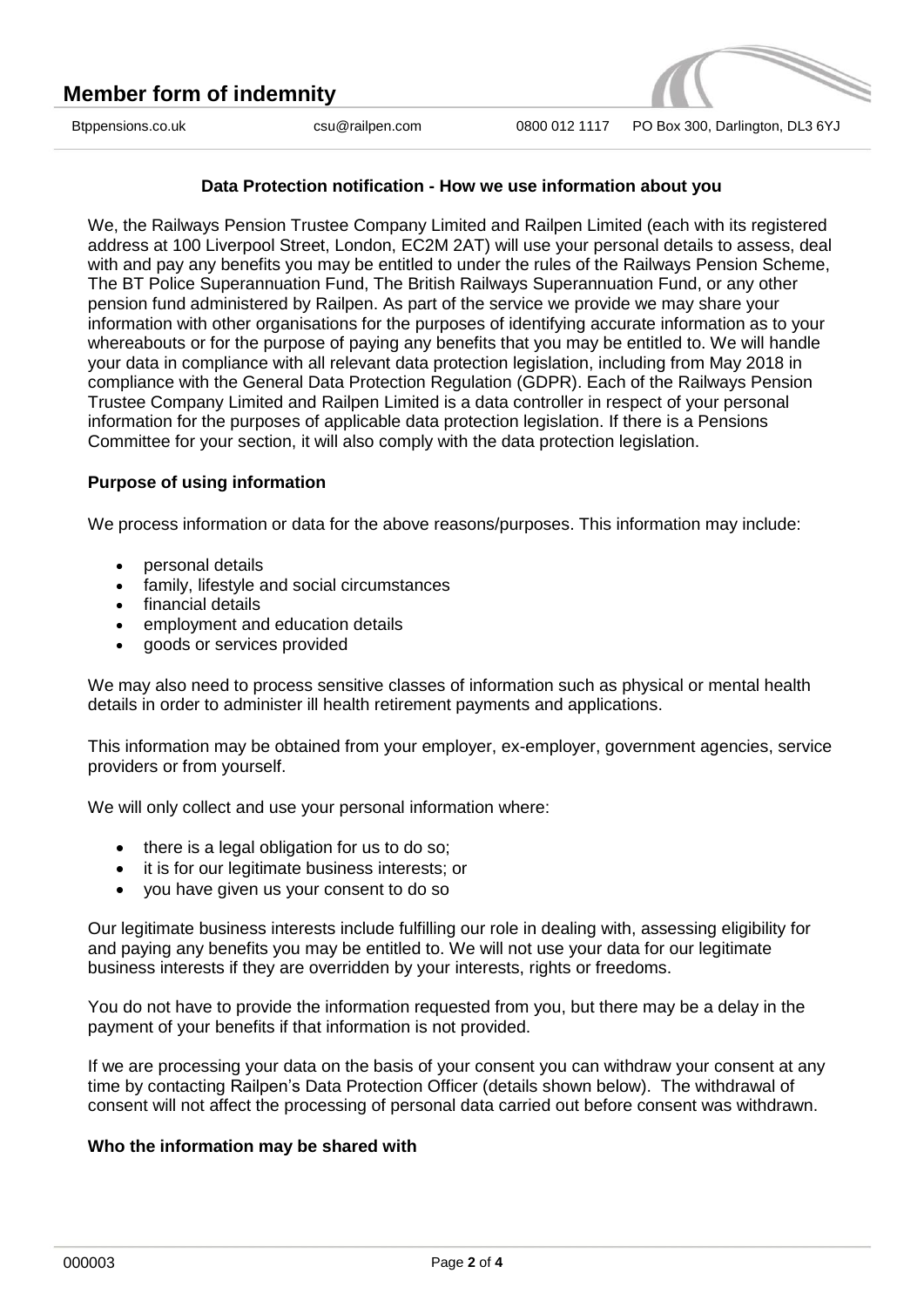From time to time we may need to share your information with other organisations. Where this is necessary we are required to comply with all aspects of relevant data protection legislation. The types of organisations we may need to share some of your information with are:

- claimants, beneficiaries, assignees and payees
- pension schemes with which the person whose personal information we are processing has an association
- trade and business associates and professional advisers
- healthcare, social and welfare organisations
- financial organisations and advisers
- central and local government
- service providers
- ombudsmen and regulatory authorities
- suppliers
- family, associates or representatives of the person whose personal data we are processing
- tracing agencies

If you qualify for free financial counselling we will give your information to carefully selected organisation(s) with which we have arranged to provide this service. We or they may contact you by mail or telephone. If you do not wish to take advantage of this service, please notify the Data Protection Officer in writing who will forward an acknowledgement to you within 7 days.

### **Retention of Data**

One of the key principles of the relevant data protection legislation, including the GDPR, is that the personal data we store and process shall be adequate, relevant and limited to what is necessary for the purpose it was originally collected. Our standard policy is for information or data to be kept for only as long as necessary. It is then disposed of in a managed and secure way. However, as pensions are a long term saving vehicle it may be necessary to retain your personal data for the remainder of your life and any dependants' lives in order to pay you the benefits you are entitled to along with any dependant's benefits payable.

#### **Transferring data overseas**

Our core systems, data, and administration services are all carried out and stored within the UK. However, TCS an International multinational information technology service, based in India provide maintenance support. Therefore, on rare occasions it may be necessary to transfer your data overseas to TCS.

Transferring personal data outside the European Economic Area to a third country that does not have adequate data protection is prohibited unless the country has been approved by the European Commission as providing an adequate level of data protection or adequate safeguards have been put in place to ensure the security of the data. As India is currently not on the European Commission's list of countries providing adequate data protection, the Railways Pension Trustee Company Limited and Railpen Limited have taken steps to put in place appropriate and suitable safeguards. Railpen and TCS have entered into a data protection contract using standard clauses adopted by the EU Commission (so-called model clauses). These contain enforceable data subject rights and effective legal remedies for data subjects against TCS. A copy of these are available upon request at the address below.

If at any time we propose to use your personal data for any other reason than outlined above we will provide you with further details as to why and for what reason we intend to do so.